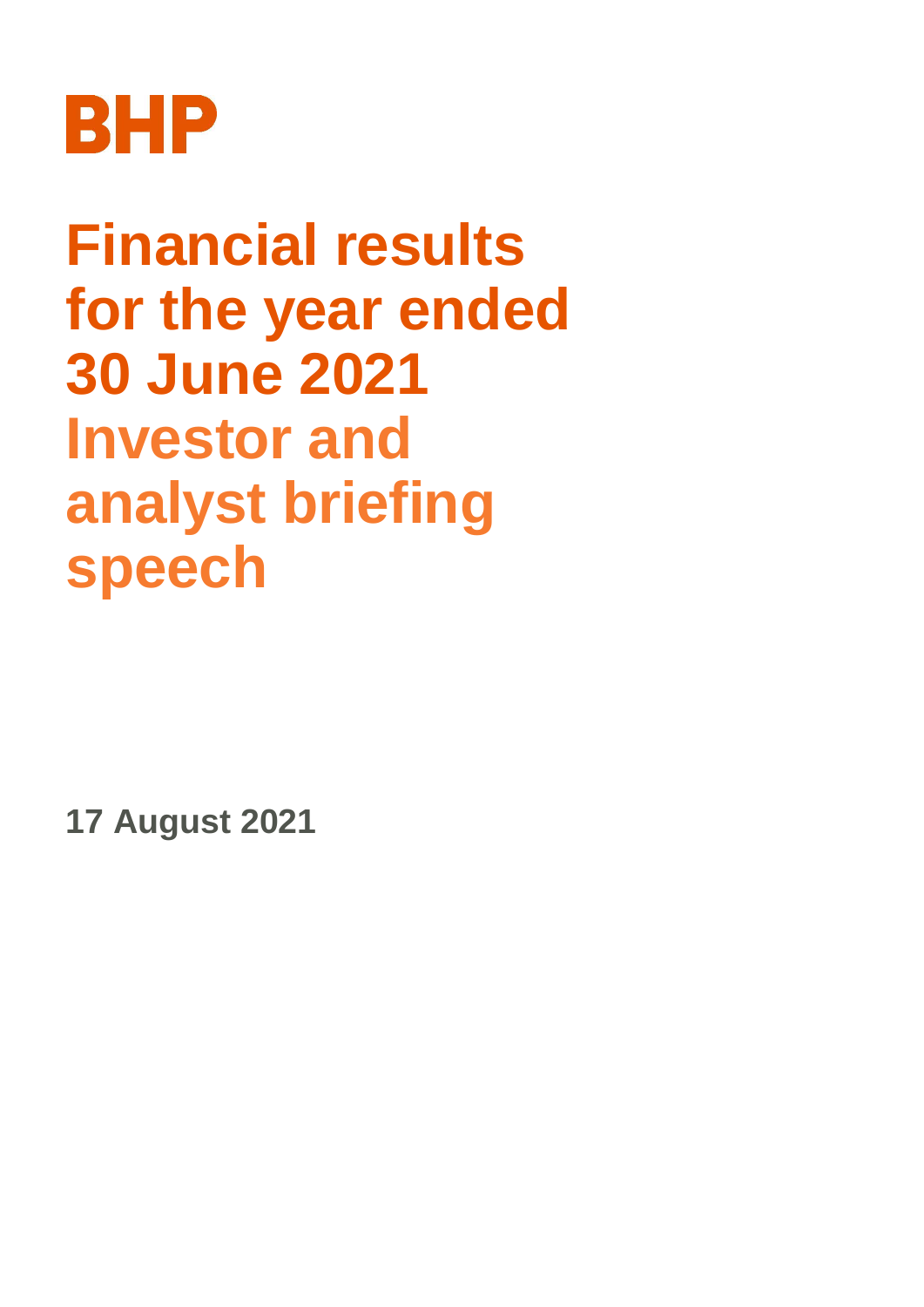# **Mike Henry**

### **Slide 1: Growing value and positioning for the future**

Hello. Thank you for joining David Lamont and me for this briefing.

Today David and I are pleased to be able to speak with you about the great operational and financial results we've delivered during the 2021 financial year, which enable us to declare a record dividend.

We'll also talk about a number of transformative changes to our portfolio and structure to strengthen our ability to continue to protect and grow long-term value. These include:

- · Investing in the Jansen Stage 1 potash project in Canada a Tier 1 asset with growth potential.
- · Creating a global top 10 independent energy company through our agreement to pursue a merger of our Petroleum business with Woodside.
- · And, finally, making BHP simpler and more agile through our intent to unify our corporate structure under Limited.

Our current performance and our plans for the future are built upon our portfolio of world-class assets, our commitment to sustainability and social value creation, and most importantly the capabilities and culture of BHP and its people.

I'd like to thank our employees. You've delivered some great outcomes this year. We've shown what we can achieve together, and we are carrying momentum into the year ahead.

I'd also like to acknowledge all those who support us, including our communities, customers, suppliers and the traditional owners of the lands on which BHP operates.

Thank you.

#### **Slide 2: Disclaimer**

#### **Slide 3: Financial results**

We're proud of the results we achieved in financial year 2021.

We've maintained our focus on becoming safer, lower cost, more reliable and more productive. We're striving to be a leaner and more consistently higher performing company. The industry's best operator. And this is because we believe that operational and financial excellence drive higher and more consistent returns for shareholders, and enable us to outcompete in the long-run for opportunities and growth. Our results from the past 12 months reflect this belief and commitment.

While ensuring we're maximising near-term returns, we're also focused on ensuring that we have a portfolio that is future fit. As demonstrated in our climate change presentation last September, we expect our current portfolio to perform even better in a world of strong climate action. But we need to further increase our positive leverage to the mega trends playing out around us. And this includes through an intent to add more growth options in future-facing commodities.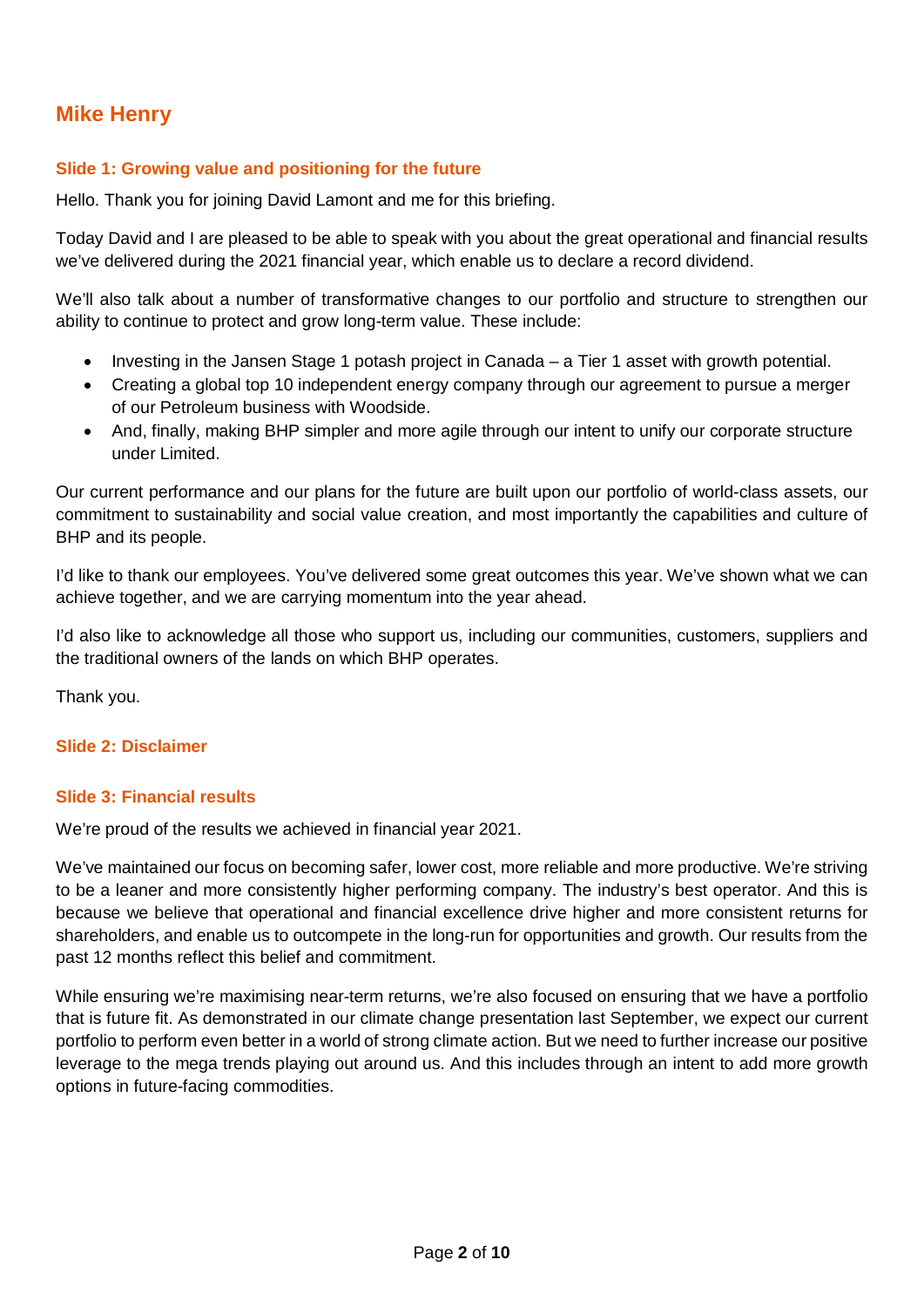#### **Slide 4: Delivering on our strategy**

We've made strong progress in delivering against our aims.

We're generating excellent returns for shareholders, and not just through high commodity prices, but through our reliable delivery of operational results and our financial decisions. These are the foundations upon which we are building an even brighter future.

Before I talk about our future plans, let me outline our results for the 2021 financial year.

#### **Slide 5: FY21 operational highlights**

Nothing at BHP is more important than keeping our people and our communities safe.

We've now had over two and a half years without a fatality in BHP, and we've seen a sustained improvement in our key leading and lagging safety performance indicators – including events with potential to cause a fatality and our Total Recordable Injury Frequency. Our commitment to safety is unwavering and we continue to seek improvement every day.

Our operations are running well. We continue to unlock incrementally better performance and capacity from our equipment and infrastructure.

- · Two of our largest assets, Western Australia Iron Ore and the Escondida copper mine, have continued to set production and throughput records.
- · Our Petroleum business beat full year guidance for both production and unit costs.
- · And, benefiting from a multi-year programme of asset integrity remediation and capability building, Olympic Dam has recorded its highest copper production since BHP acquired it 16 years ago, and its highest ever gold production.

Combined with disciplined cost control, this strong operational performance has helped us derive maximum benefit from high iron ore and copper prices.

We delivered four major projects during the year, on budget, and on or ahead of time. These were the Spence growth project in copper, South Flank in iron ore, and Ruby and Atlantis Phase 3 in petroleum. And we've established additional exploration partnerships, acquired new tenements and progressed greenfields exploration… adding to our early-stage options in future-facing commodities.

#### **Slide 6: FY21 financial highlights**

This trifecta of strong operational performance, high commodity prices and capital discipline underpinned excellent financial results for the year.

We generated record free cash flow, return on capital employed strengthened to over 32 per cent and our balance sheet remains strong, with net debt finishing the year at US\$4 billion.

With these results, having taken into account our Capital Allocation Framework, we announced today a record final dividend of US\$2 per share.

This brings BHP's returns to shareholders to more than US\$15 billion for the full year and to more than US\$38 billion over the past three years.

Our shareholders are capturing the benefit of our performance...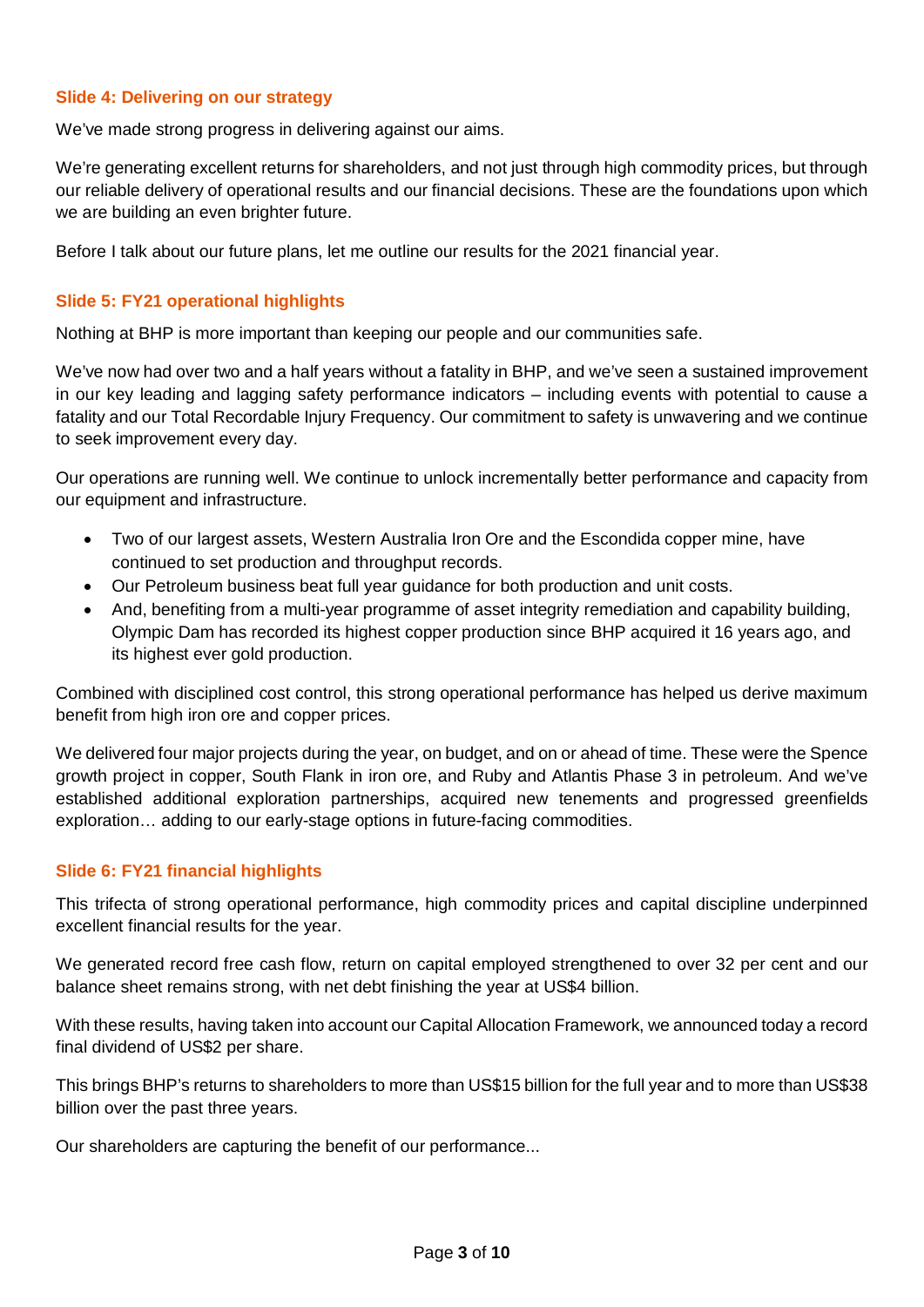## **Slide 7: FY21 social value highlights**

… and not just shareholders. We're also creating significant value for the communities, governments, partners and employees who support BHP.

We're continuing to build a more diverse workforce – an important driver of the uplift in performance I've just spoken about. Since 2016, we've increased female representation in our workforce by more than two thirds, to almost 30 per cent.

We're supporting communities and investing in social programs around the world, whether through conservation projects… funding education and training courses… or working with councils to fund infrastructure that builds community resilience.

And we continue our track record of taking action to reduce operational emissions and working with others to reduce emissions in our value chain.

- · We've signed new renewable power agreements at a number of our operations.
- · We've established research and development partnerships with some of the world's largest steelmakers.
- And we're working with the maritime industry to support greener freight.

We continue to deliver strong operational and financial performance, and ever more sustainable outcomes. We're unlocking growth and taking a number of steps to further ensure we have a portfolio that is fit for the future.

BHP has never been better positioned!

I'd like to now hand over to David to take you through our results in more detail. David, over to you.

## **David Lamont**

#### **Slide 8: Financial results**

Thanks, Mike.

It's great to be back at BHP and to be able to deliver such a strong set of financial results. They really do represent the capability and commitment of the people across the BHP business.

#### **Slide 9: Financial performance**

As Mike said, our continued focus on operational excellence underpinned our financial performance and enabled us to fully capitalise on the higher realised prices in iron ore and copper.

Underlying EBITDA was up 69 per cent to over US\$37 billion, at a record margin of 64 per cent, while our Underlying EBIT was up 91 per cent to US\$30 billion. Our adjusted effective tax rate, including royalties and PRRT payments, was 41 per cent. And net exceptional items were US\$5.8 billion after tax.

This primarily relates to:

- · A US\$1.2 billion current year impact of the Samarco dam failure;
- · A US\$2.2 billion impairment of our energy coal assets;
- And a US\$2.1 billion impairment relating to Potash.

In relation to this, we've previously acknowledged the capital invested to date has been significant, and that our approach would be different if considering the project again today. The impairment follows an analysis of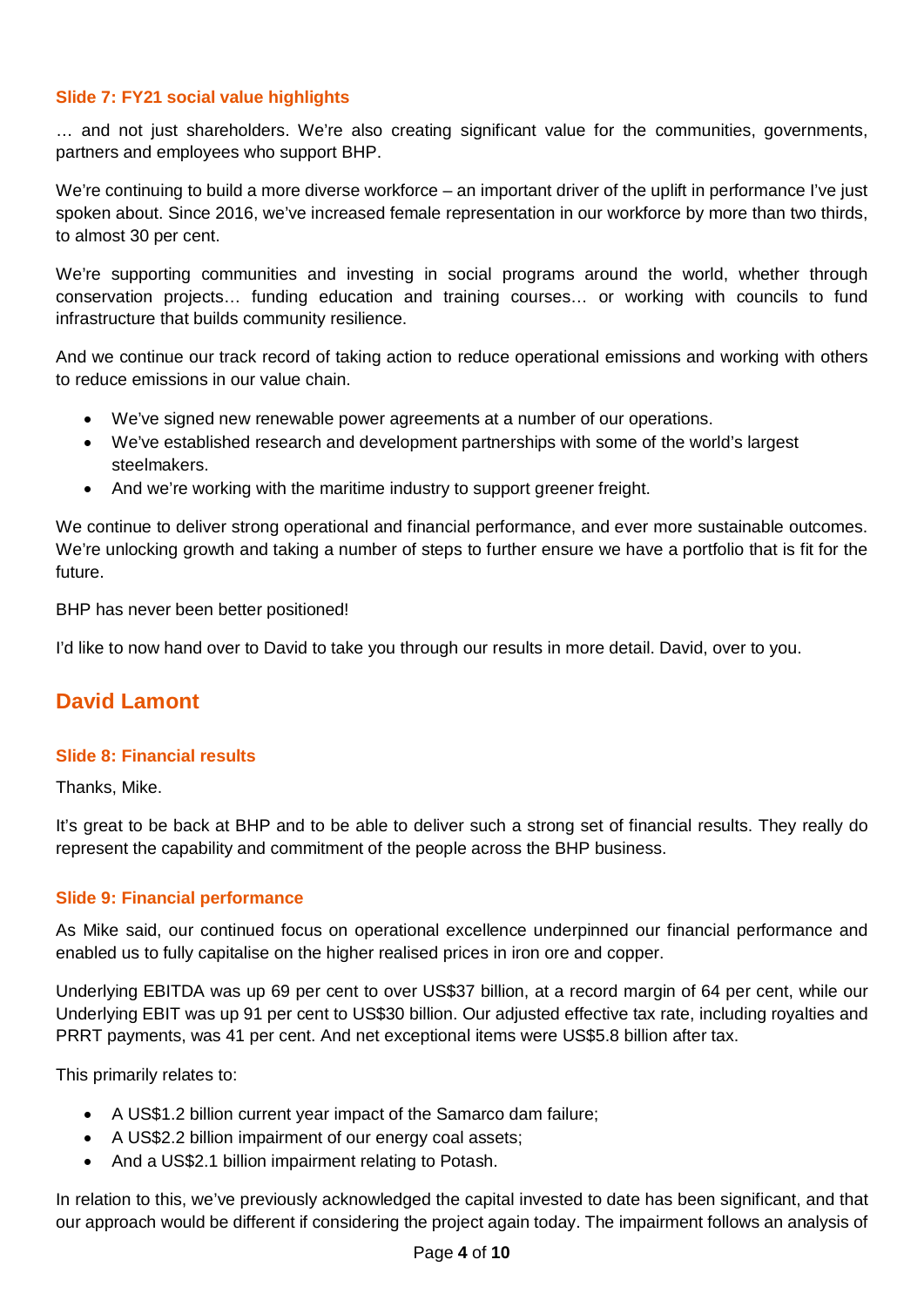what we'd expect a market participant to attribute to our investments to date. We remain very positive on the growth potential of the commodity and the Jansen project.

Reflecting our strong performance, our dividend for the year was a record 301 US cents per share – an 89 per cent payout ratio.

## **Slide 10: Segment performance**

Across the business, we've delivered on our production and cost guidance.

Some key highlights are:

- · Record EBITDA margin of 77 per cent at Western Australia Iron Ore.
- · A 3 percentage point increase in our Petroleum EBITDA margin, to 58 per cent, despite significant weather events in the Gulf of Mexico, partly due to around US\$250 million of cost savings and value creation initiatives which will help enhance its business resilience and cost competitiveness.
- An almost doubling in EBITDA in Copper, to US\$8.5 billion, driven by higher prices and strong underlying cost management across all operations, despite the continuing impacts of COVID.
- And finally, our Met Coal business had a strong second half, although full year volumes were impacted by significant weather events in Queensland.

Turning to FY22, we expect inflation and exchange rates to remain volatile. We are experiencing increases in a number of commodity-linked uncontrollable costs, and constraints on the free movement of our workforce due to COVID.

Despite this, our businesses are performing well and capitalising on the strong demand for the commodities we produce. We continue to control costs well.

As an example of this, we expect our unit costs in iron ore to be between US\$17.50 and US\$18.50 per tonne. This reflects an increase in our expected US-to-Australian dollar exchange rate from 70 cents to 78 cents, and the inclusion of COVID costs, which were treated as exceptional in this year's results.

## **Slide 11: Continued capital allocation discipline**

Reflecting our strong performance, we generated record operating cash flow of more than US\$27 billion for the year. Our balance sheet is robust, with net debt at US\$4.1 billion, well below our current target range. We invested US\$2.3 billion in maintenance, in line with our plans, and we are seeing rewards in the reliability of our operations. And we invested more than US\$5 billion in development, growth and exploration across our business, including the counter cyclical acquisition of a 28 per cent stake in Shenzi when oil prices were below US\$50 a barrel.

Off the back of our strong results, we announced a record final dividend of more than US\$10 billion, which takes our full year dividend to more than US\$15 billion. We continue to deliver outstanding returns to shareholders and maintain our ongoing capital discipline.

The business today is performing better than ever. Through outstanding operational performance, we have capitalised on some historically strong commodity prices, invested in growth and returned significant cash to shareholders. Some near term uncertainty remains. In Australia, we have seen COVID outbreaks resulting in border closures and the ongoing pandemic creates uncertainty for our business. Despite this, we remain positive in our outlook for long-term global economic growth and commodity demand.

Thank you. Back to you, Mike.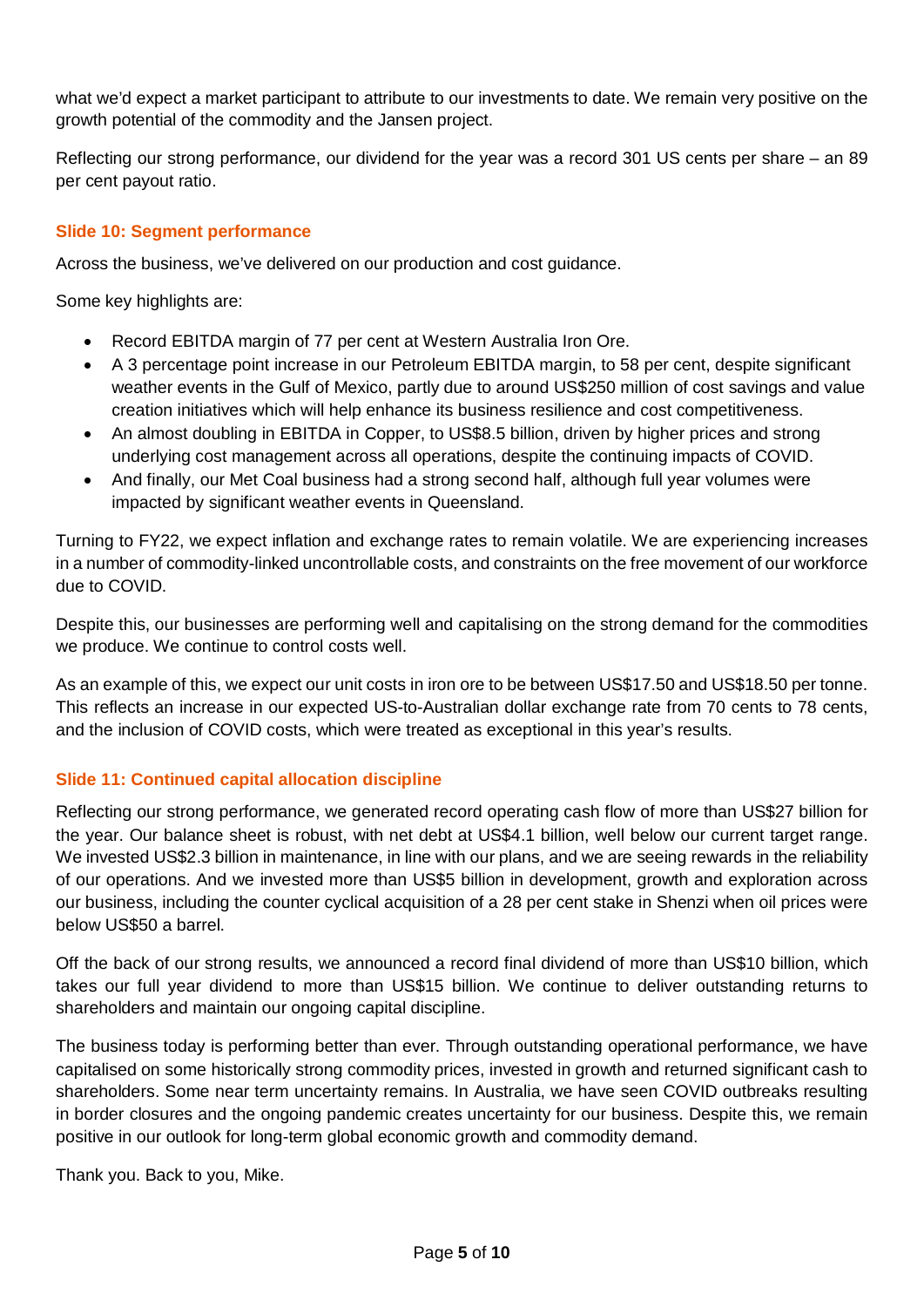# **Mike Henry**

## **Slide 12: Strategic update**

Thanks, David.

We have a simple strategy at BHP, which is designed to deliver exceptional value and returns through the cycle.

We do this through owning a winning portfolio of world-class assets with exposure to highly attractive commodities which benefit from the trends unfolding around us, and by operating them exceedingly well – safer, more productive and lower cost... we do it through being exceptional allocators of capital... and through being leaders in sustainability and the creation of social value.

Today's announcements both fit with, and accelerate, this strategy.

### **Slide 13: Delivering on our objectives**

Our progress against the objectives we've set out for BHP have laid strong foundations for these changes.

- · Through our systematic focus on improving reliability and debottlenecking our operations… our Western Australia Iron Ore business is the lowest cost major iron ore producer in the world.
- · We're continuing to enable our people and invest in capability through our FutureFit Academy and our centres of excellence.
- · We've made an offer to acquire Canada's Noront Resources which their Board has recommended to their shareholders – to gain access to a highly prospective nickel basin in an attractive region.
- · And we've made progress on focusing our coal portfolio on higher quality metallurgical coals, with our recent agreement to sell our interest in the Cerrejon thermal coal mine in Colombia.

We're delivering improved performance and a better portfolio. We're focused on continuing to deliver sustainable long-term value growth for shareholders and our other stakeholders.

#### **Slide 14: Sustainability shapes our approach**

Doing so requires that we operate ever more sustainably.

- · This means advancing the technologies and practices that enable us to reduce the emissions produced in our operations and to minimise our overall environmental footprint, be it through water stewardship or through mitigating biodiversity impacts.
- · It means working with others to reduce the emissions generated in the transport and use of our products by our customers, while at the same time recognising that many of the products we produce are critical enablers of the energy transition.
- And it means working in the spirit of true partnership to create value for all those who depend on and who support BHP, including business partners, communities and first peoples.

This intent shapes our approach, and we're embedding it into all of our decisions.

We're supporting employment in the communities in which we operate. As well as our target for Indigenous employment in Australia, we've now set a target in Chile… of 10 per cent by mid-2026... and in Potash... of 20 per cent a year later.

And we've long recognised, and have responded to the risks of climate change. We've set and delivered on targets to reduce operational emissions since the 1990s. And in September last year, we announced a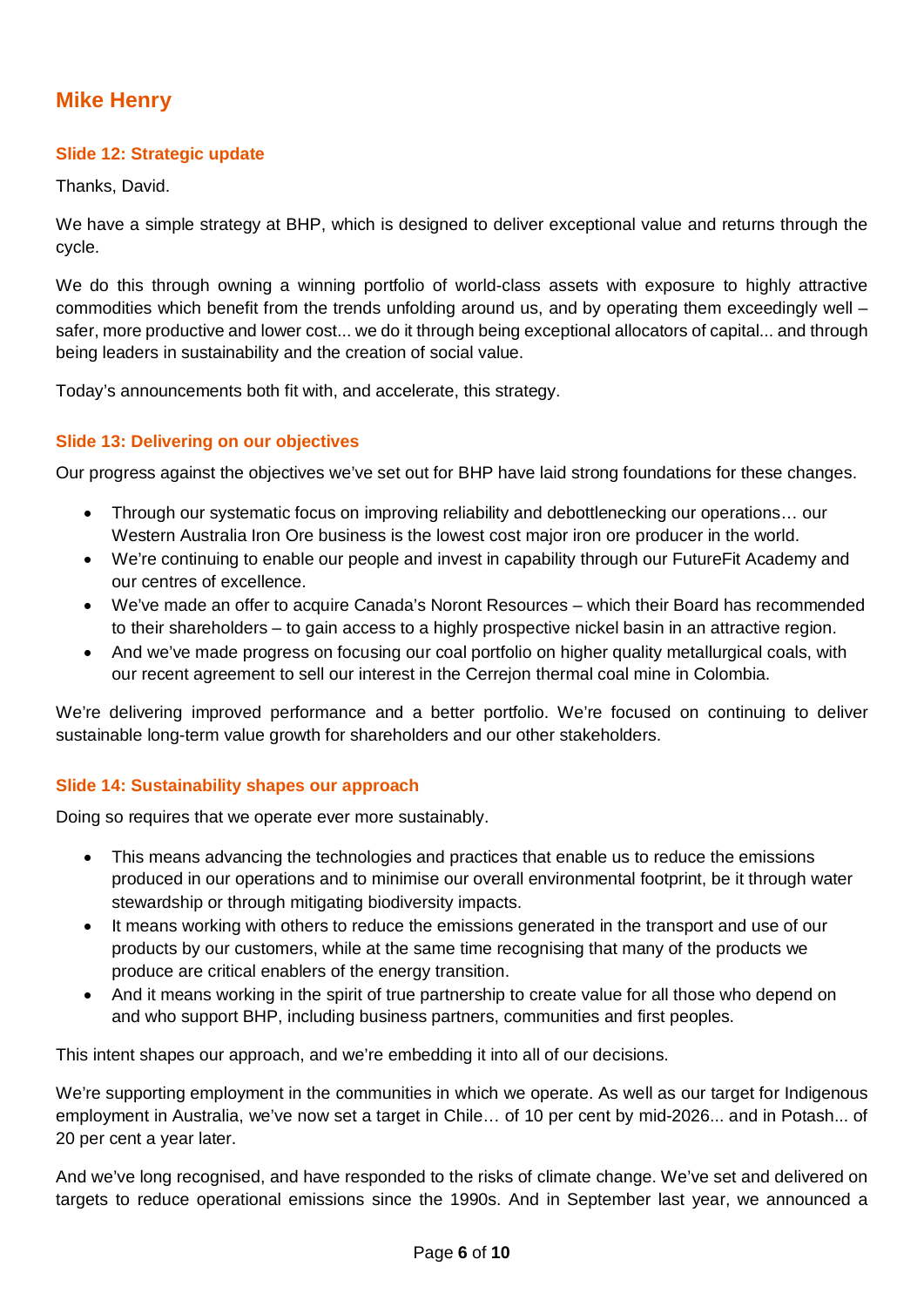medium term climate-related target and Scope 3 goals which have been followed by a number of new partnerships and commercial agreements.

Building on this momentum, and to give our shareholders greater direct voice on this topic, we plan to put forward a Say on Climate advisory resolution at our 2021 Annual General Meetings in relation to a soon-tobe-announced Climate Transition Action Plan. The plan will cover the focus areas of the Climate Action 100+ Net Zero Company Benchmark, and provide further information on our approach to addressing emissions in our value chain.

BHP continues to improve and evolve.

## **Slide 15: Our portfolio benefits in a decarbonising world**

The world is also changing in ways that play to BHP's strengths.

The past year has seen growing global commitment and action towards tackling the challenge of climate change.

There is growing recognition of the critical role that copper, nickel, iron ore, and even metallurgical coal for steel making, as well as potash for improved farming practices, have to play in the energy transition and in ensuring a sustainable world for future generations.

The increased focus and awareness reinforce our conviction that the mega-trends of decarbonisation, electrification, population growth and higher living standards will drive strong demand for many of the commodities we produce, and that there will be an increasing call for these commodities to be supplied by companies with a track record of sustainable operations and strong social value creation. That's BHP.

I would also note that while BHP's diversified portfolio is expected to remain resilient under a number of different long-term scenarios, our 1.5 degree scenario is the most positive for us.

#### **Slide 16: Sector leading assets across our commodities**

We are actively positioning BHP to benefit from the trends unfolding around us. We will deliver the products the world needs today and in the future.

Our focus on ensuring we can meet the world's long-term demand for certain commodities will enable us to create significant new value, over generations, for all our stakeholders.

We continue to evolve the portfolio... through our decision on Jansen... and through our intention to merge our Petroleum business with Woodside. These are transformational decisions.

After implementing these changes, BHP will have a far greater relative exposure to future facing commodities through some of the world's largest and most sustainable resources:

- · Copper to support unprecedented demand for electrification and renewable energy;
- · Nickel for batteries;
- And potash to support sustainable farming.

And we'll retain our world-class iron ore and metallurgical coal assets. These will remain essential for the steel used in the infrastructure needed to decarbonise, and to drive economies forward.

BHP will be even stronger.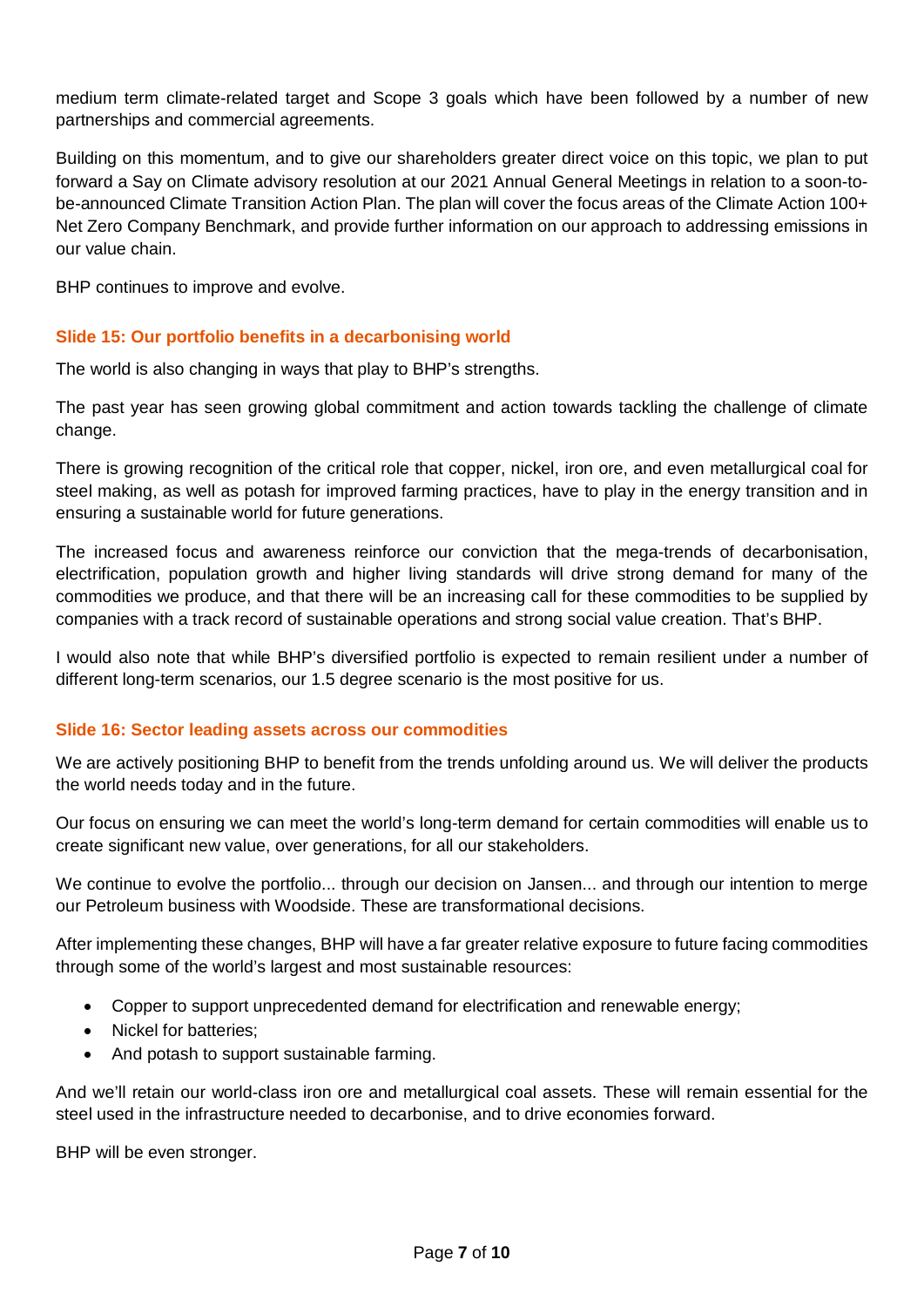### **Slide 17: Jansen is a top tier potash asset in a future facing commodity**

The approval of Jansen Stage 1 is aligned with our strategy of growing our exposure to future facing commodities.

While we haven't always gotten everything right with Jansen in the past, we are confident in the decision we are taking today.

Demand for potash is underpinned by the need for more productive agriculture with a lower environmental footprint to provide affordable nutrition for a growing global population. It will benefit from increased demand for the biofuel required for decarbonisation and from the need to increase global food production from constrained arable land. And it provides positive differentiation from the rest of our portfolio, in terms of commodity, country and customer.

### **Slide 18: Modern, high margin, long life and expandable**

The US\$5.7 billion investment will deliver 4.35 million tonnes of potash per year. First ore is targeted in 2027, and it will ramp up to full production over two years.

Jansen plays to BHP's strengths in mining, processing and bulk logistics. It will enter the market towards the bottom end of the global operating cost curve. It incorporates the latest equipment and technology. And it will be one of the world's most sustainable potash mines, with a low carbon footprint and low water intensity embedded into its design.

Located in the world's largest potash basin, it will support up to a century of future production and growth.

### **Slide 19: Jansen S1 is resilient with through the cycle returns**

Jansen Stage 1 has an attractive risk-return profile. It is expected to have strong returns through the cycle, a short pay-back period and high operating margins.

Jansen will generate strong cash flows and value for decades to come.

I hope you can tell that we're excited by this new chapter in BHP's history…

## **Slide 20: Creating a global top 10 independent energy company**

… as we are by the next chapter for our oil and gas assets.

We regularly review our portfolio to ensure our assets are owned in a way that maximises value, and today we announce our intention to separate our Petroleum and Minerals businesses.

This decision will:

- · Give shareholders greater choice about how to weight their exposure to the different investment and sector propositions.
- · It will accelerate BHP's relative exposure to future facing commodities.
- · And it will allow a greater proportion of capital in BHP's remaining portfolio to be allocated towards these future facing commodities and enhanced shareholder returns.

Having made the decision to separate these parts of our business, we believe a merger of BHP Petroleum with Woodside delivers the most value for shareholders.

Oil and gas provide more than half of the world's primary energy today. They remain essential to the processes and products that support everyday life. And high-quality assets and projects are expected to continue to generate attractive returns for the next decade and likely beyond.

#### Page **8** of **10**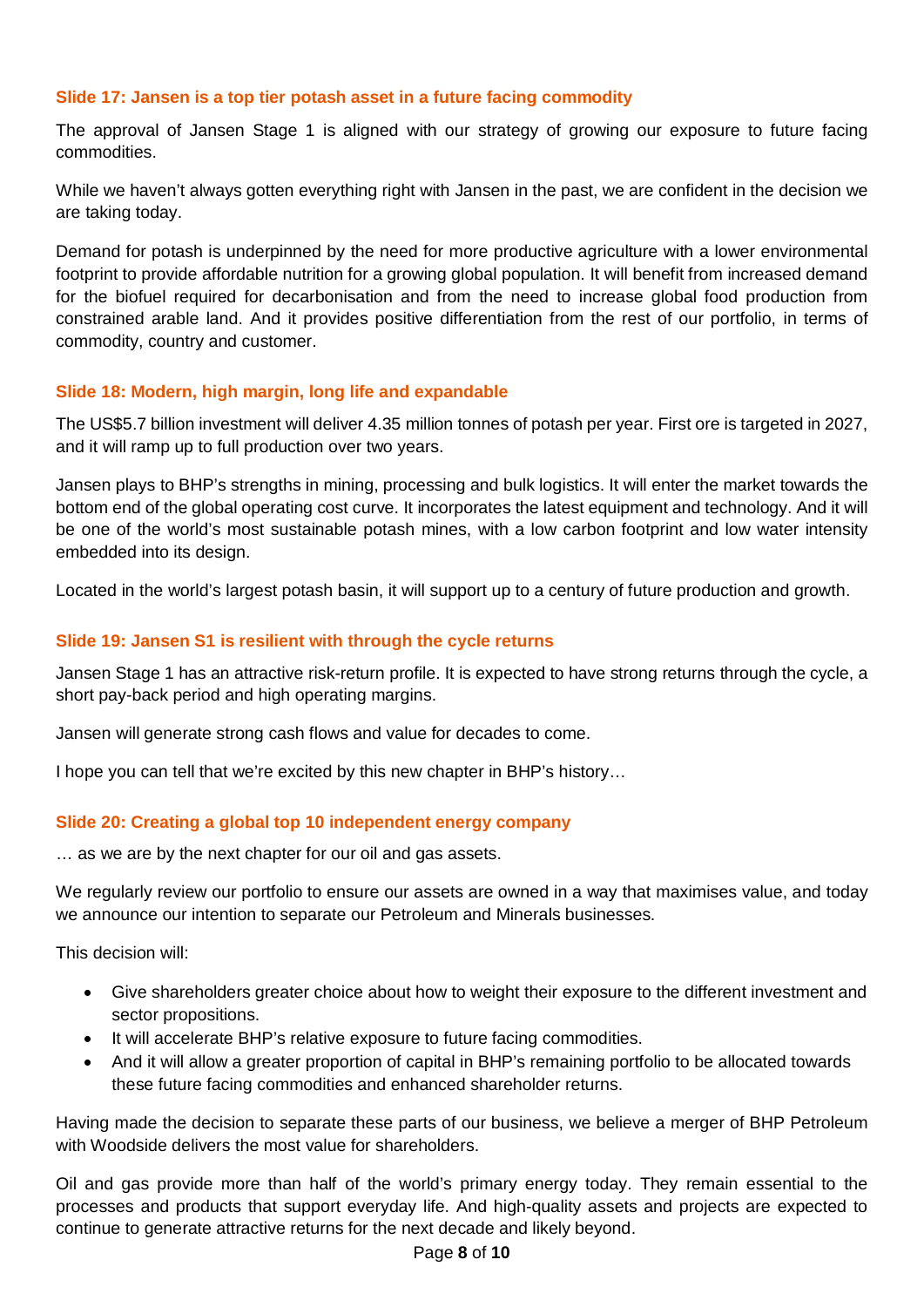The question is not whether these resources have a role – but rather, how to position them to deliver the best shareholder and societal outcomes during the energy transition. And today's announcement will achieve that.

## **Slide 21: Combined business creates significant scale**

The merged entity will to be a global top 10 independent energy company. It will unlock synergies, and bring together complementary skills, including exceptional operational and technical capability in deep-water oil and in LNG. And it will have:

- Significant scale, with current production of around 200 million barrels of oil equivalent per year;
- · A portfolio of assets, with greater diversity by product, geography and end market;
- · And a continued focus on sustainable operations, carbon management and ESG leadership.

### **Slide 22: Merger creates platform for strong returns**

The combined company will have expanded growth optionality, with a suite of high-return brownfield and greenfield projects, along with attractive exploration prospects, in some of the world's best oil and gas basins. And, with low cash break-evens and greater financial resilience than on a standalone basis, it will have the capacity to support phasing and delivery of these.

Even as the world's economy decarbonises, it will still need oil and gas for decades to come. Significant new investment will be required to meet this demand as operating assets inevitably decline. And we believe that responsible producers with high-quality projects and competitive emissions intensity – like the combined business – will be well placed to deliver this.

The merger, which is subject to Board and other approvals, is expected to be completed during the second quarter of the 2022 calendar year.

## **Slide 23: Unification to drive simplicity and flexibility**

Strong delivery against our objectives and the changes announced today position BHP well to continue to pursue long-term value growth.

Simplification of the BHP corporate structure through unification is a natural flow on from the portfolio changes we have effected over recent years, which have left no material profit generation on the Plc side of BHP. And, it will improve strategic flexibility by allowing transactions to be undertaken more simply, including the planned merger of our Petroleum business with Woodside announced today.

We've also seen a material reduction in the costs associated with unification. And hence, now is the time to unify!

Unification will not change BHP's strong underlying business. The underlying operation of our assets; our cash flow generation; our dividend policy and ability to pay fully franked dividends; and shareholders' proportionate interests will remain the same.

There will be one BHP share price, globally. The same BHP share will be traded around the world from Australia to South Africa to the United Kingdom and the US. BHP will retain listings on all key stock exchanges.

Subject to final Board approval, it's expected that shareholder meetings and votes will occur early in 2022.

Following unification, BHP will be simpler with even greater ability to continue to shape our portfolio for the future, while retaining our same strong foundations.